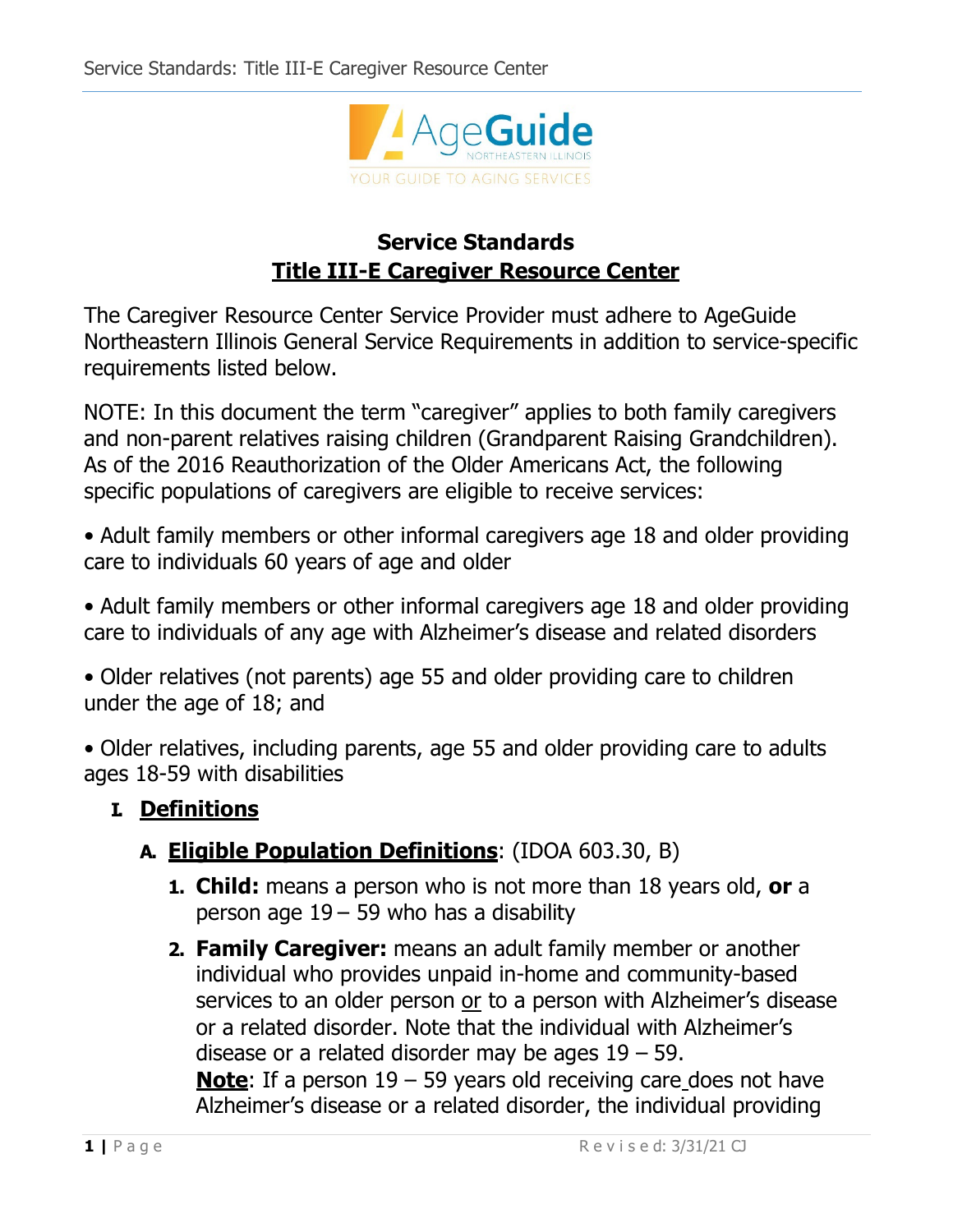care does *not* qualify as a family caregiver.

**Note**: If a person receiving care 19 – 59 years old has disabilities, the individual providing care *might* qualify as a grandparent/relative caregiver.

### **3. Grandparent or Older Individual Who Is a Relative**

**Caregiver:** means a grandparent, or a step grandparent of a child, or a relative of a child by blood, marriage or adoption who is 55 years of age or older. The Grandparent/ Relative must live with the child; must be the primary caregiver of the child because the biological or adoptive parents cannot or will not be the primary caregiver of the child; and, must have a legal relationship to the child such as legal custody or guardianship; or is raising the child informally.

**Note:** AgeGuide refers to the Grandparent or Older Individual Who Is a Relative Caregiver as a non-parent relative caregiver for the purposes of III- E Service Standards.

#### **II. Participant Eligibility and Priority Population Served** (IDOA 603.30,

E.2): Service providers under Title III-E shall give priority for services to:

- **1.** family caregivers who provide care for individuals with Alzheimer's disease and related disorders with neurological and organic brain dysfunction; and
- **2.** non-parent relative caregivers who provide care to children and adult children with severe disabilities; and
- **3.** older family caregivers with greatest social need and/or with greatest economic need (with particular attention to low-income individuals); and
- **4.** older family caregivers providing care to individuals with severe disabilities, including children and adult children with severe disabilities.

# **A. Service Definitions:**

#### **1. Family Caregiver Resource Center (CRC):** (IDOA 603.30, AgeGuide)

A clearly identifiable resource center that can serve as a point of entry to a broad range of services for family caregivers and non-parent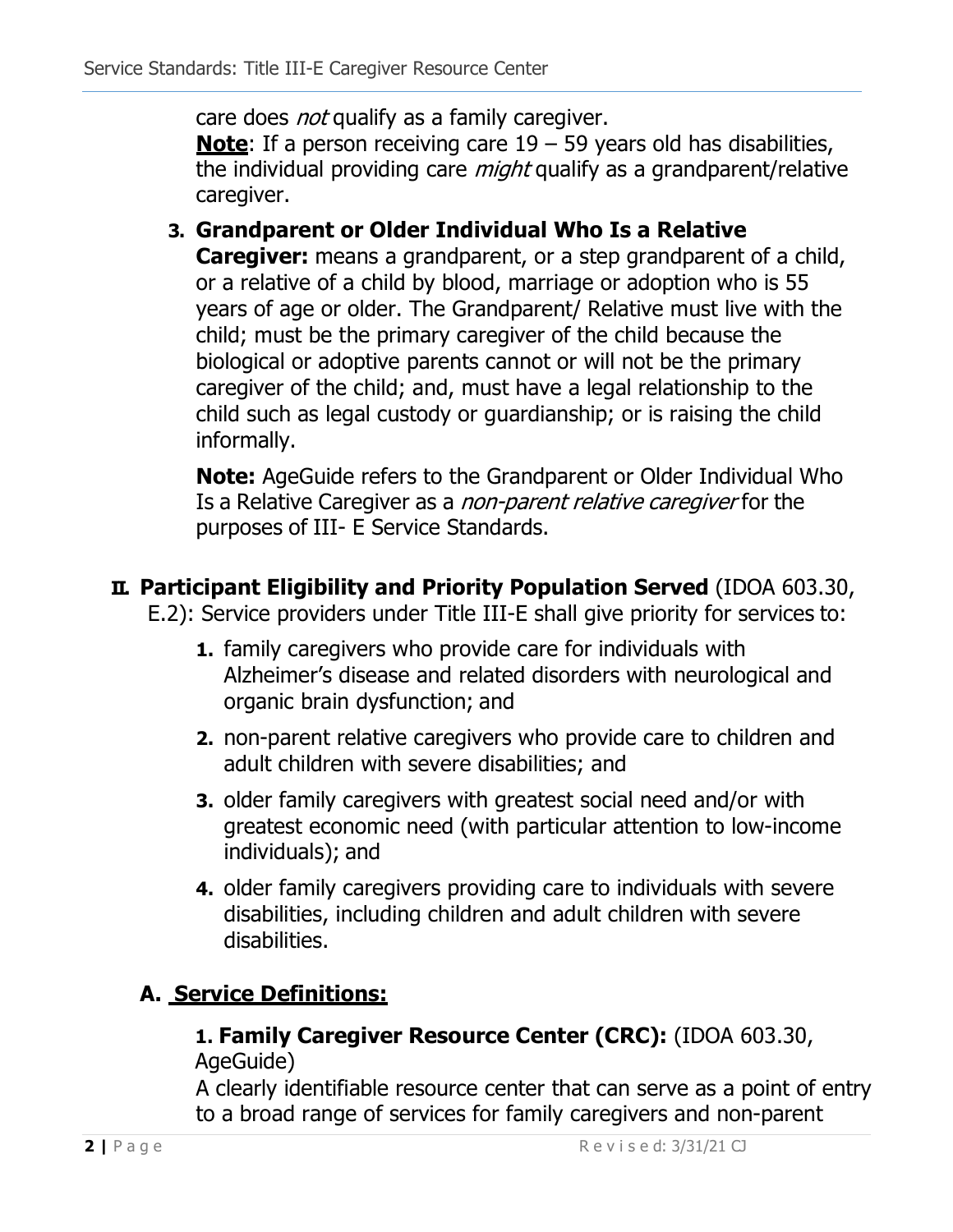relative caregivers raising children. AgeGuide will designate the CRC to be the primary resource within a given county for caregivers to access Title III-E Family Caregiver Services.

**NOTE:** In this document the term **"caregiver"** applies to both family caregivers and non-parent relatives raising children.

**CRC Service Funding Allocation Requirements**: The Access Assistance allocation provides caregiver assessments that are needed to determine how much Respite and Gap-Filling service the caregiver might need. Every dollar spent on Access Assistance is a dollar not able to be used for Respite or Gap-Filling services. Therefore, salaries and other expenses by the CRC are to come from the Access Assistance allocation.

In order to provide as much direct service to caregivers as possible, the CRC agency shall use a **maximum of 35%** of their total CRC Service Share for Title III-E Access Assistance.

# **2. Access Assistance** (IDOA 603.30, C.2.a)

A value-added service for caregivers that assists them to obtain access to the services and resources that are available within their communities.

**Unit of Service**: (IDOA 603.30, C.2.c) one contact is one unit of service.

For example: If a caregiver contacts the service provider requesting information on pharmaceutical assistance programs, this contact constitutes one unit of service. If the service provider follows up with this same person to see if the application has been made to this program, this will constitute another unit of service.

The service units for Access Assistance refer to individual, one-onone contacts between a service provider and the caregiver. An activity that involves a contact with several current or potential clients/caregivers (what is considered a group service) should not be counted as a unit of Access Assistance services. Group services would fall under Public Information requirements under the Standards for Service Design (Section II, A - e.g., newsletter mailing and caregiver fairs) or Counseling (e.g., support groups and caregiver group training) service category.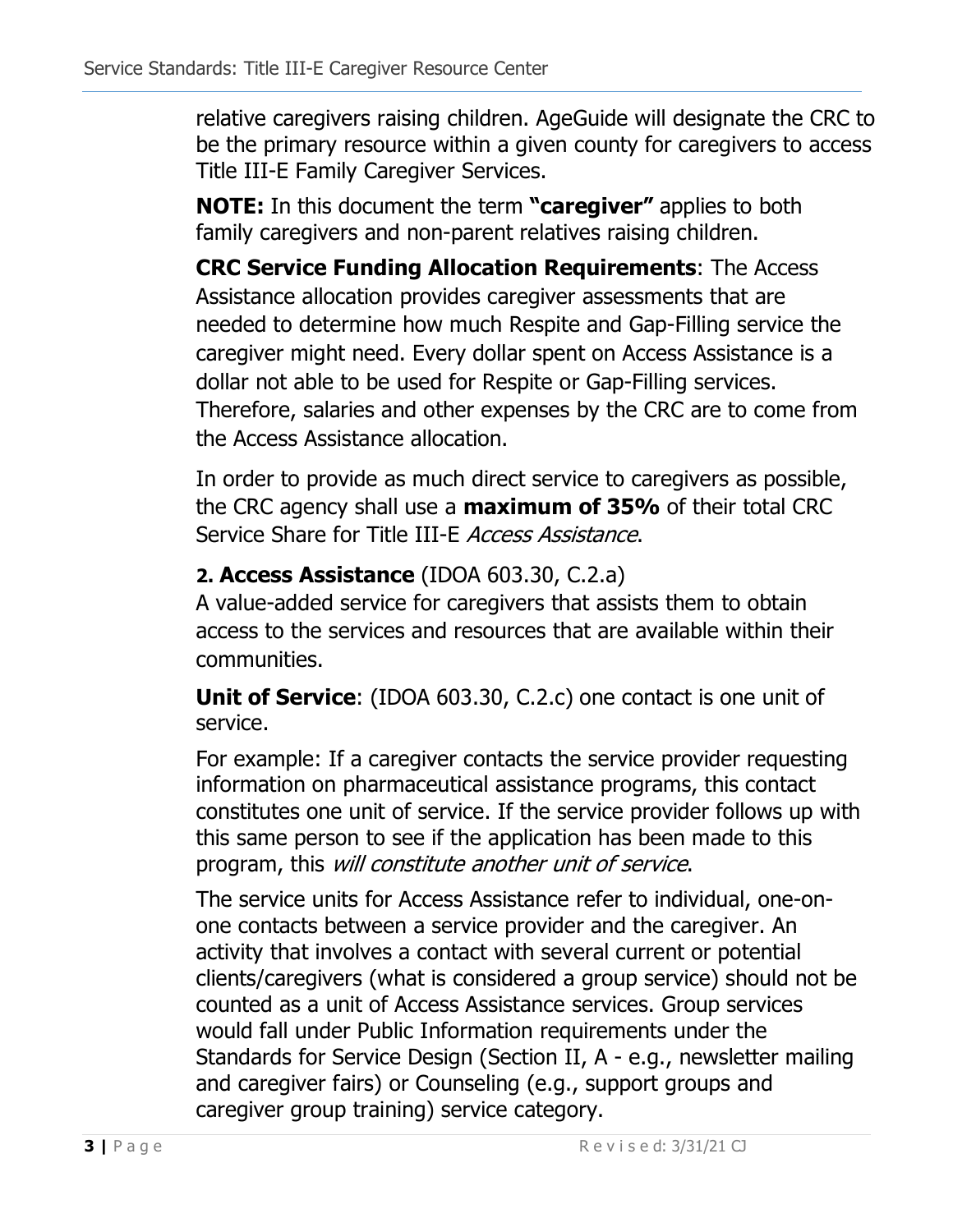Internet web site "hits" are to be counted only if information is requested by older individuals or family members and supplied by the provider. For example, an older person requests by e-mail on a provider's web site that they want information on pharmaceutical assistance program. If the provider provides this information by email, traditional mail or telephone, this is one contact (one unit of service.)

If the older individual or family member simply reviews information on the provider's web site and does not request specific information, then this situation cannot be counted as a contact (unit of service).

**Unduplicated Count:** The non-repeated number of individuals who have received Caregiver Access Assistance services during a contract period.

## **3. Respite:** (IDOA 603.30, C.4.a)

Temporary, substitute supports or living arrangements for care receivers in order to provide a brief period of relief or rest for primary caregivers and non-parent relative caregivers.

Limited to not more than \$1,000.00 per client per year.

A waiver for additional spending per client will be decided on a case-by-case basis. (AgeGuide)

**Unit of Service**: One hour of staff time expended on behalf of a client will constitute one unit of service. This will include the number of hours of respite that benefit caregivers, no matter what form of III-E Respite is provided.

**Unduplicated Count:** The non-repeated number of individuals who have received caregiver Respite services during a contract period.

## **4. Gap-Filling:** (IDOA 603.30, C.5.a)

The service is provided on a limited basis to complement the care provided by caregivers. Gap-Filling services are flexible and include emergency response services and items not covered by insurance nor paid by any other means. Most responses will be to unforeseen/unexpected occurrences and will be designed to provide immediate caregiver relief.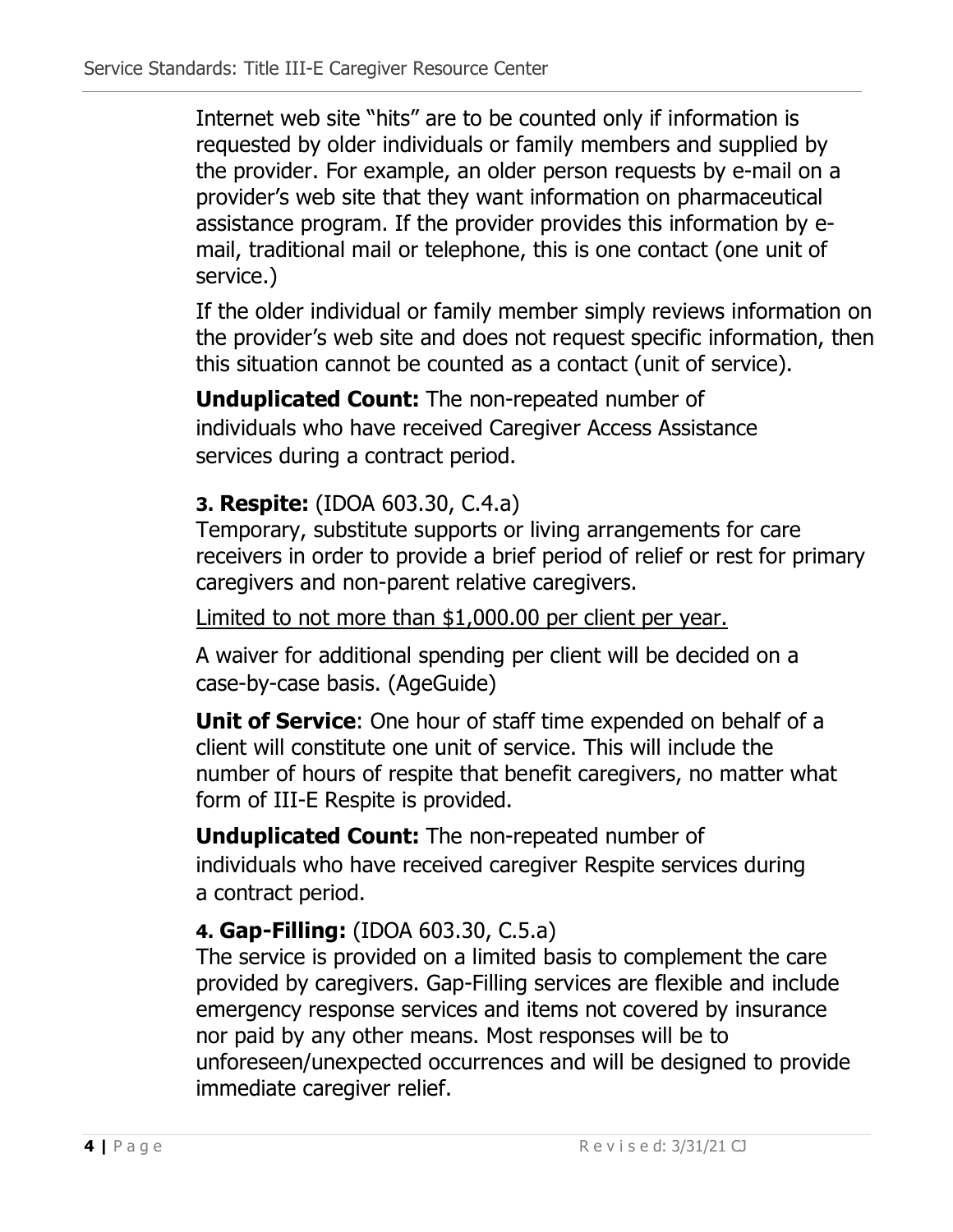#### Limited to not more than \$500.00 per client per year.

A waiver for additional spending per client will be decided on a case-by-case basis. (AgeGuide)

**Unit of Service**: One person will constitute one unit of service, no matter what form of Gap-Filling Service provided.

**Unduplicated Count:** The non-repeated number of individuals who have received Gap-Filling services during a contract period.

## **III. Service Activities** (IDOA 603.30, C)

**A. Caregiver Resource Center (CRC)** (IDOA 603.30, E.1; AgeGuide) The CRC should provide access and linkages to information, training, support groups, counseling, respite care, gap-filling services, caregiver legal services and resources for family and non-parent relative caregivers.

The CRC will, at minimum, provide Title III-E Access Assistance, Respite and Gap-Filling Services.

- **B. Access Assistance** (AgeGuide) Allowable services include information and assistance, outreach and the Tailored Caregiver Assessment and Referral (TCARE) assessment that includes care management services.
	- **1.** Information & Assistance Services: The CRC provides information about opportunities and services available to caregivers; and features Caregiver Support Program Services (i.e., Respite, Gap-Filling and Caregiver Counseling Center services.)
	- **2.** Caregiver Needs Assessment: The Access Assistance allocation provides TCARE caregiver assessments that are needed to develop a care plan, provide resources, and determine how much Respite and Gap-Filling service the caregiver might need.
	- **3.** Referral: provides connections to available opportunities and services; and maintains records to identify services offered and gaps in existing services.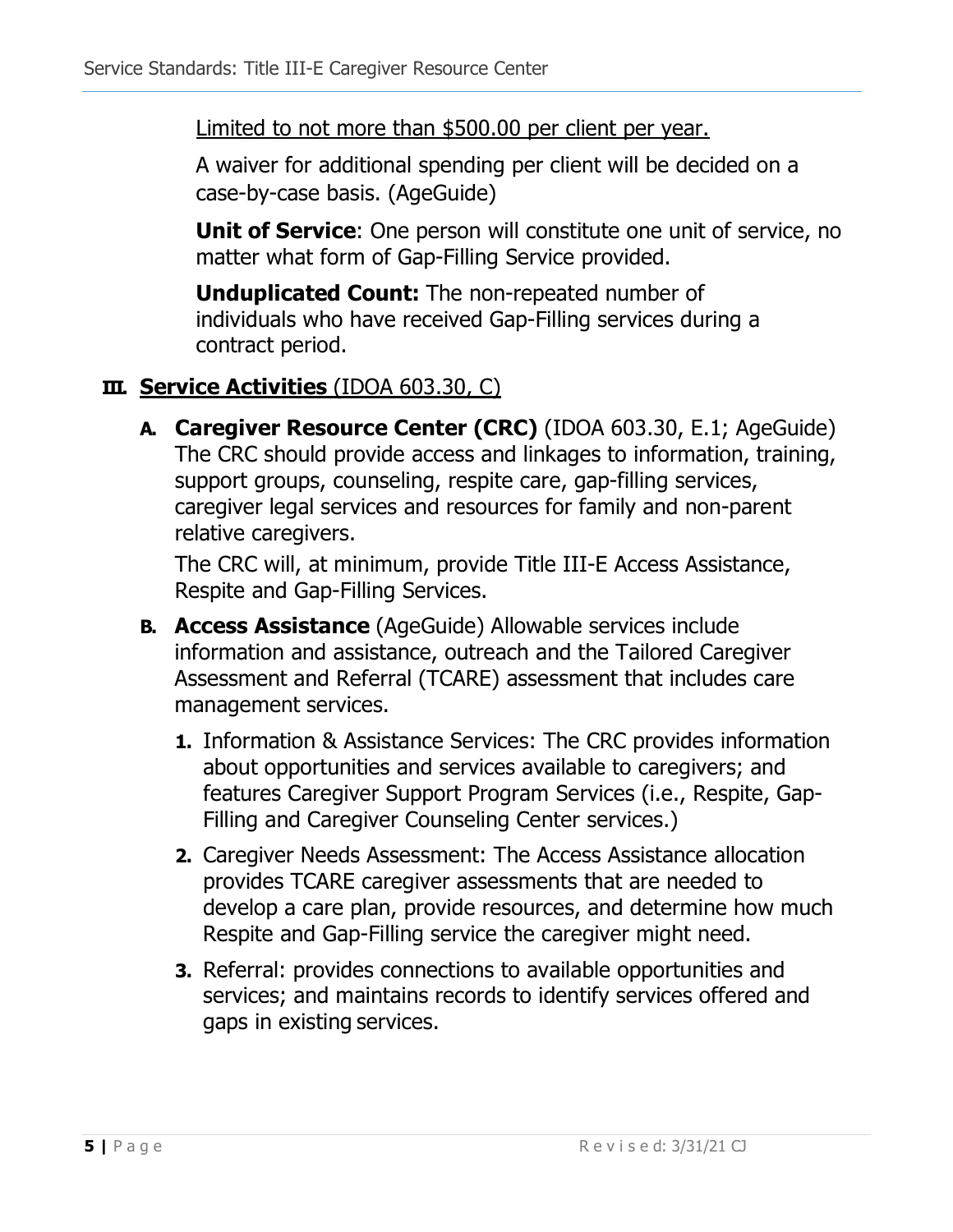- **4.** Access Assistance: helps the caregiver to apply for benefits from Federal, State and local agencies; facilitates communication between service providers and referred caregivers; represents the caregiving client to obtain services or benefits.
- **5.** Follow-up: contacts the caregiver or an agency to verify if services were received, if the services met the identified needs, and to determine if the services were useful. Assists the caregiver who was unsuccessfully referred or may have developed additional needs.
- **6.** Outreach: The CRC must undertake special efforts to reach out to working caregivers in local businesses.
- **C. Respite:** (IDOA 603.30 C.4.b; AgeGuide) Temporary, substitute supports or living arrangements for care receivers in order to provide a brief period of relief or rest for primary family caregivers and nonparent relatives raising children.
	- **1.** In-home: respite provided by a service aide, childcare aide, companion care provider, etc. in the home. Services can include friendly visiting with the care receiver (CR), reading to or playing games with the CR, sitting with the CR while they sleep/rest, eat a meal or do other pursuits. Activities may also include personal care services. In-home services may be provided from a few hours to overnight care.

Excluded in-home services: those funded under the Illinois State Community Care Program.

**2.** Adult or Child Day Care Services: respite provided through an intergenerational program, at a summer camp or in a day-services facility for children or adults.

Excluded day services: those funded under the Illinois State Community Care Program, by insurance or through the Illinois Department of Human Services.

**3.** Facility: respite provided in an assisted living, long-term care facility, or temporary housing facility for seniors.

Excluded: services for care receivers funded by any insurance coverage.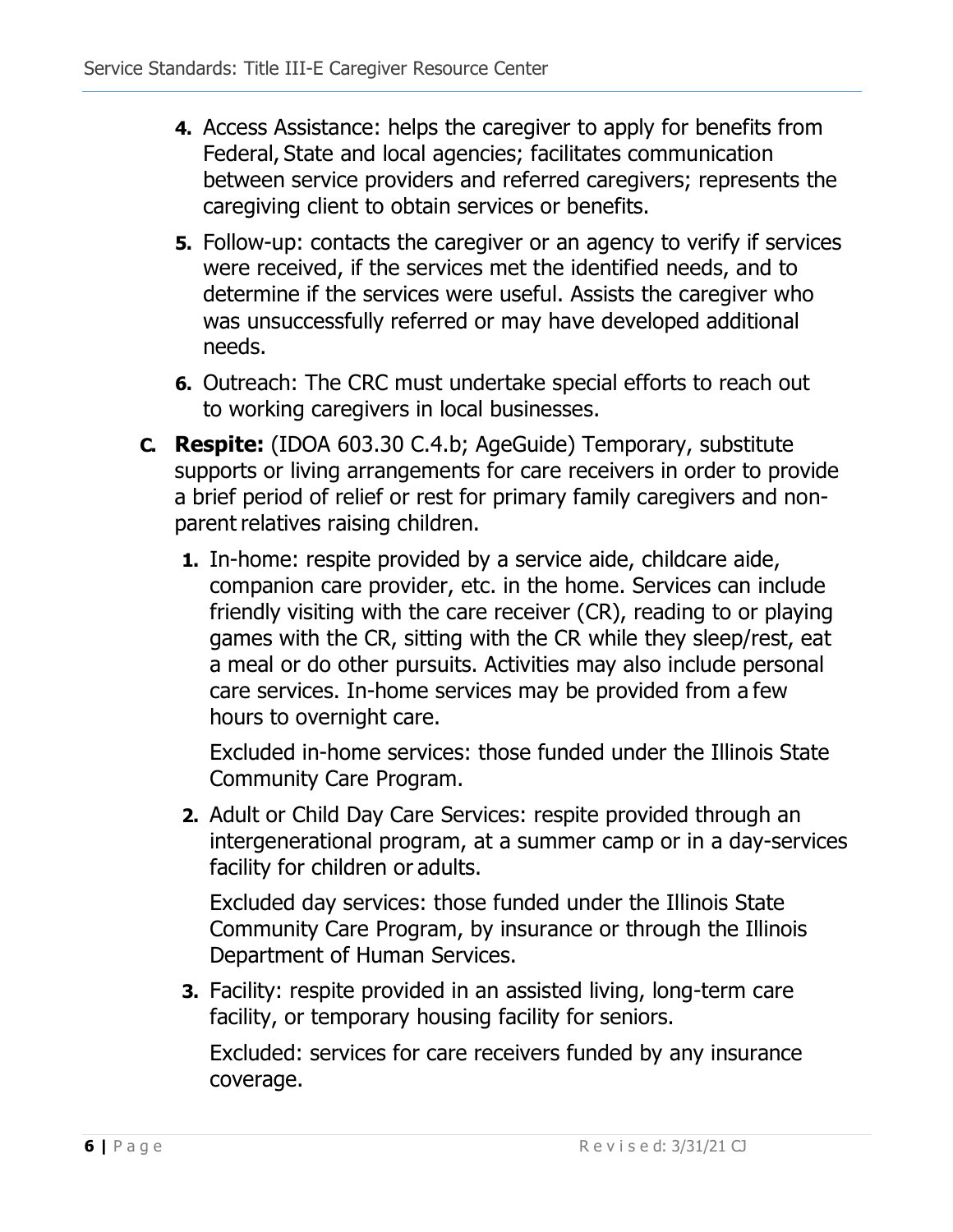### **D. Gap-Filling Services** (IDOA 603.30 C.5.b; AgeGuide)

Gap-Filling services complement the care provided by the family caregiver and non-parent relatives. The services are flexible and intended to cover a variety of services and items not covered by insurance nor paid by any other means. Examples of services for emergency support and home renovation services are listed below.

Emergency support:

- **1.** Relieves the caregiver's anxiety about leaving the care receiver at home while the caregiver works or attends to other caregiving responsibilities through the purchase of
	- Emergency response systems
	- Emergency transportation (not covered by Medicare or other insurance) to a medical provider
	- Home delivered meals for specific medical conditions that are not provided by Title III-C (nutrition) or the Community Care Program.
- **2.** Mitigates the caregiver's extenuating financial situations as a result of caregiving activities by paying for
	- Unpaid utility bills
	- Legal services
	- Incontinence supplies
	- Required school or activity fees
	- Clothing, shoes, etc.

Other activities could be included under this category and will be considered on a case-by-case basis.

- **3.** Home renovation means the purchase of and/or installation of assistive technology devices that
	- Enhance accessibility and mobility
	- Provide safety in the bathroom environment
	- Enhance safe communication devices for hearing or visually impaired individuals
	- Other devices that improve the quality of the care receiver's environment will be considered on a case-by-case basis

**NOTE:** Due to limited funding, III-E dollars will be used to leverage additional resources, i.e., cooperative ventures from other home renovations providers. Where more extensive renovations are needed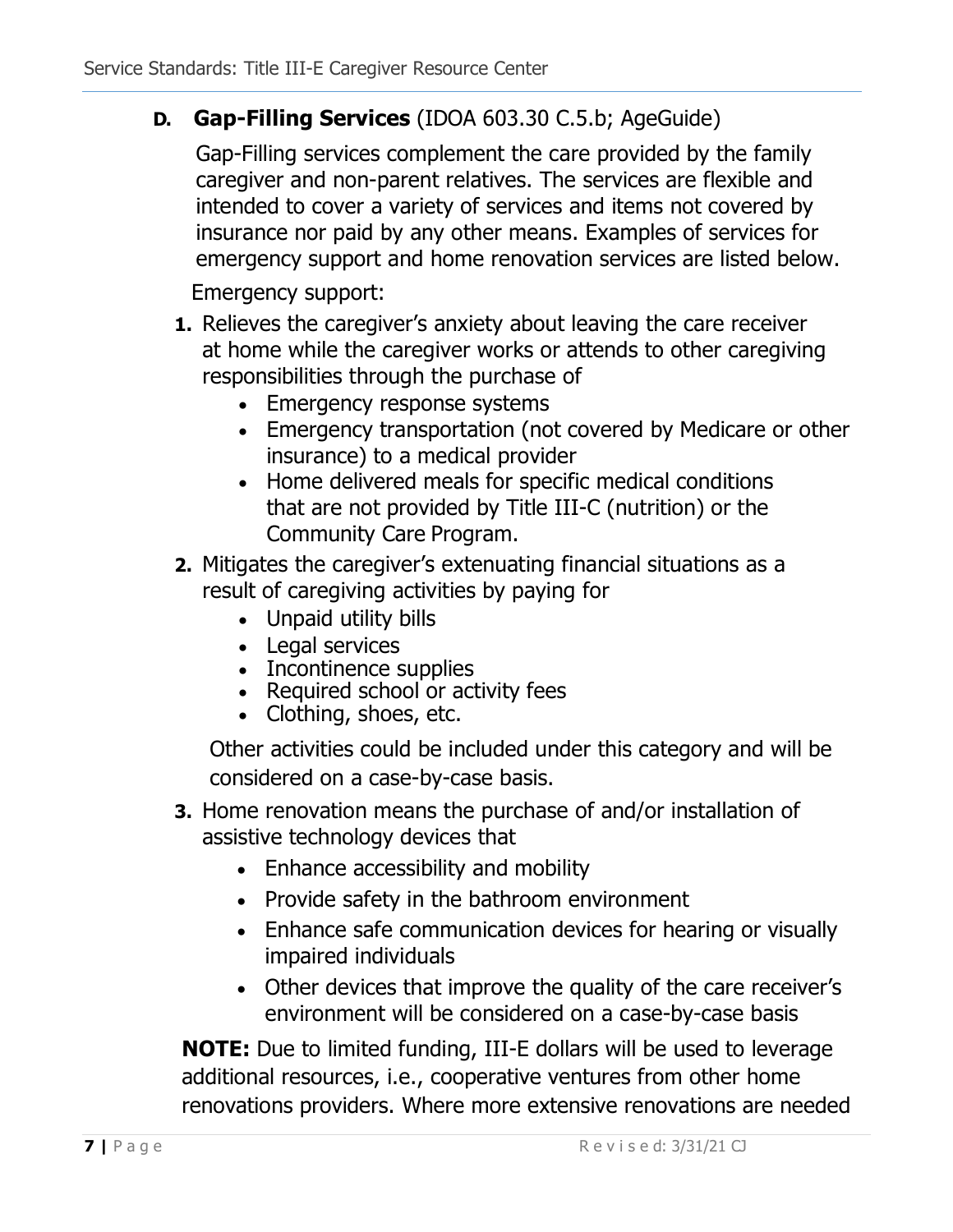to allow the care receiver to become more self-sufficient, III-E Gap-Filling services will reimburse the cost of a comprehensive professional environmental assessment.

## **E. Procurement Requirements for Gap-Filling**

Caregiver Resource Centers may use their own procurement policies and procedures to purchase Gap-Filling Services provided the policies meet government procurement standards.

When the CRC determines that a caregiver needs legal services, the CRC may purchase services from the III-B Legal Services provider as the provider of choice or from another legal firm, depending on the caregiving circumstances.

### **F. Service Restrictions on Client Eligibility for Title III-E Respite and Gap-Filling** (IDOA 603.30, D)

Family caregivers must be providing in-home and community care to older individuals who meet the following definition of "frail":

The term "frail" means that the older individual is determined to be functionally impaired because the individual a) is unable to perform at least two activities of daily living without substantial human assistance, including verbal reminding, physical cueing, or supervision; **or** b) Due to a cognitive or other mental impairment requires a substantial supervision because the individual behaves in a manner that poses a serious health or safety hazard to the individual or to another individual.

**NOTE:** This restriction does not apply to non-parent relative caregivers of children less than 18 years old.

# **IV. Service-Specific Standards**

- **A. Access:** (AgeGuide) Agencies funded to provide Title III-E Caregiver Resource Center services must:
	- **1.** Ensure that all family and non-parent relative caregivers in the county have reasonably convenient access to the services
		- a. Maintain easy-to-find offices
		- b. Provide services by telephone and email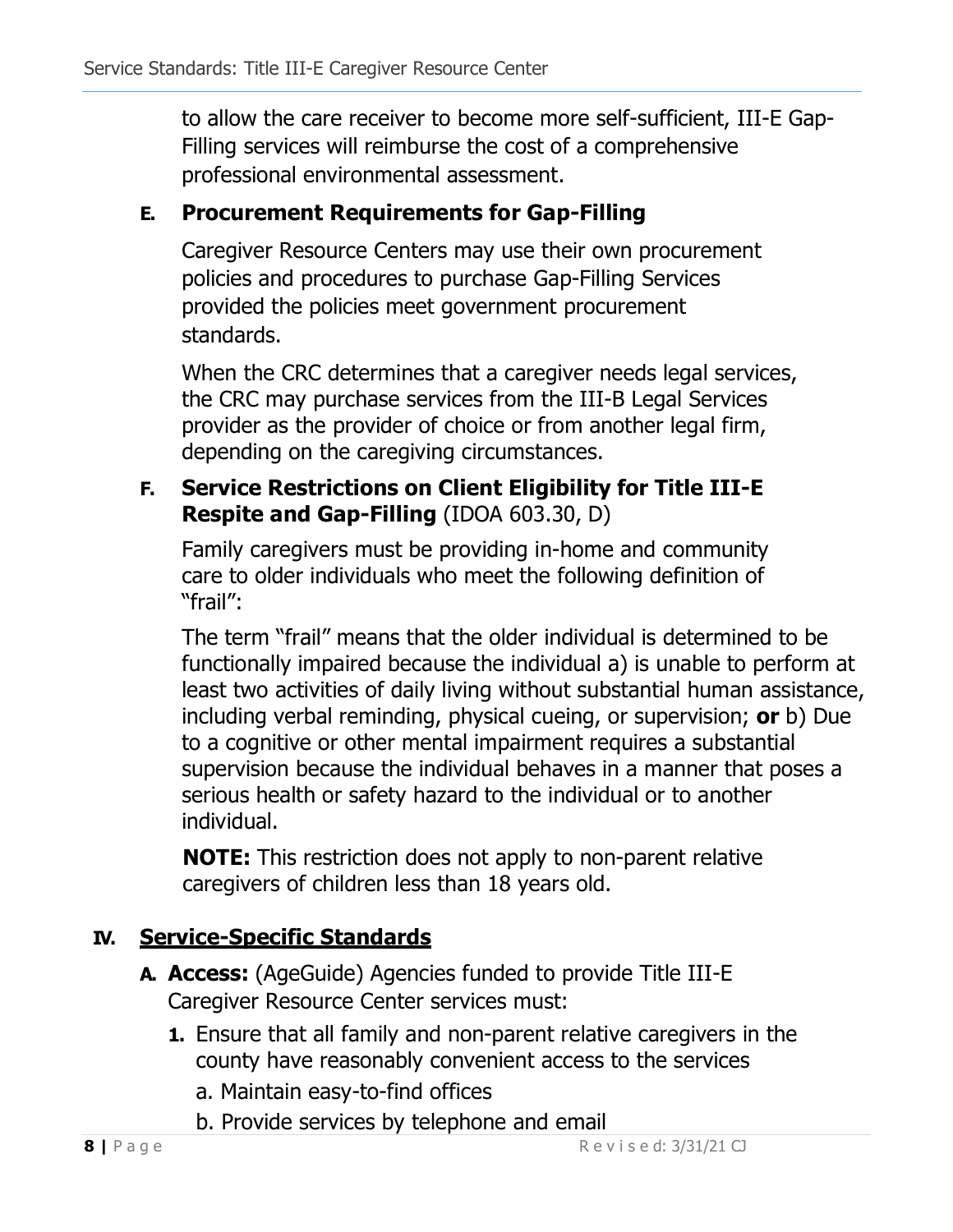#### **2.** Website presence:

a. Add reference to Caregiver Counseling Center Services and contact information to the organization's existing website, and/or

b. Agree to list contact information on AgeGuide website [\(www.AgeGuide.org\)](http://www.ageguide.org/) and on the website of the local CCC.

- **3.** Provide in-home visits as needed to assure services
- **4.** Deliver services during normal working hours and maintain a means for contact outside of normal working hours for example, an answering service.
- **5.** Provide services in the language spoken by the caregiver in areas with significant numbers of non-English speaking clients. CRC providers must employ staff or maintain contractual arrangements to aid non-English speaking or deaf persons in obtaining services.
- **6.** Maintain privacy and informed consent procedures.

## **B. Records and Documentation** (AgeGuide)

The Administration on Community Living requires basic demographic data to be collected on each family caregiver or non-parent relative raising children. This data includes: age, gender, race/ethnicity, rural status, and the caregiver's relationship to the care receiver.

AgeGuide requires the CRC to use software designed for this purpose.

The CRC must refer the client to an agency/resource appropriate for his/her needs if the client is not eligible for Title III-E services.

### Title III-E **Caregiver Resource Center** providers shall:

- **1.** Develop a data collection system to measure outcomes and identify gaps in community resources.
- **2.** Use a record-keeping system to keep count of daily units of service provided and the unduplicated count of persons served. The CRC must use software that has the capacity to report this information to AgeGuide.

Caregiver Resource Centers (CRCs) and Caregiver Counseling Centers (CCCs) use the *Elderly Services Program* as the means to maintain accurate, up-to-date information on services and opportunities available to older persons and family caregivers. CRC funded